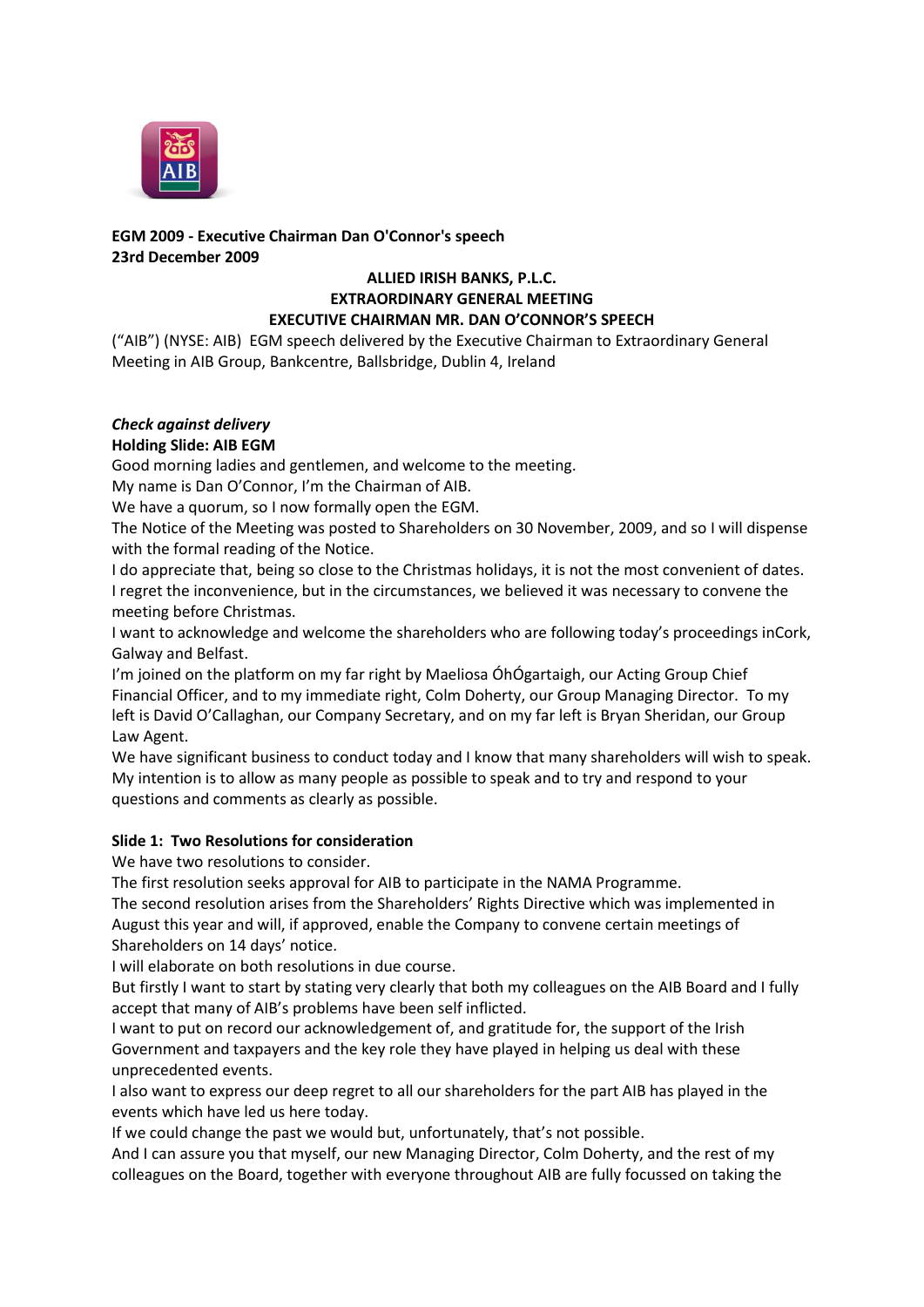actions needed to secure a better future for this organisation, our shareholders and the Irish economy.

To rebuild, we need to take a series of actions including participating in NAMA, agreeing a restructuring plan with the European Commission and implementing that plan. The outcome and consequences of these actions are uncertain and not within the sole control of AIB.

Under Colm's leadership, a new management team is being put in place in a drive to restore our business to a sound and sustainable basis and one in which risk is identified and managed in a timely and effective way.

The successful delivery of NAMA is the first step, and a key one, in this process.

# **Slide 2: NAMA Programme Overview**

In April 2009, the Minister for Finance announced the Government's intention to establish the National Asset Management Agency with the aim of restoring stability to the banking system and facilitating the restructuring of credit institutions of systemic importance to the Irish economy. The Government has acknowledged AIB's systemic importance in the context of the 2008 Bank Guarantee Scheme, and by virtue of the €3.5 billion investment in the Company in 2009 by the National Pensions Reserve Fund Commission.

The Company has been engaged in continuing discussions with the interim NAMA Management in order to understand the potential impact of the NAMA Programme on AIB.

## **Slide 3: AIB – NAMA Assets (as at June 09)**

On the basis of statements made by the Minister and statements included in the NAMA Draft Business Plan, we estimate that NAMA will acquire from AIB land and development loans and certain Associated Loans with an aggregate value of approximately €24.2 billion.

However, the actual value of the loans that NAMA acquires from AIB may be different. Consideration for the NAMA Assets acquired from AIB will be in the form of NAMA Bonds, which we expect, based on the Minister's public guidance, will be approximately €17.0 billion.

We understand that the acquisition by NAMA of AIB's NAMA Assets will commence in January 2010 and is targeted to be completed by July 2010.

The Board has noted the public guidance provided by the Minister in relation to the value at which NAMA Assets will be acquired, indicating an average industry discount of 30% to the gross value. However, as we pointed out in the Circular, there can be no assurance that this will be the case. The discount applicable to the Company's Assets acquired by NAMA will not be known until such time as each loan has been individually valued by NAMA and that valuation has been served on the Company by NAMA.

#### **Slide 4: Benefits of NAMA participation**

The Board believes that NAMA Participation will provide a number of benefits to the Group that should support its business and help to improve its long-term outlook.

First, the Board believes that NAMA participation will reduce uncertainty relating to AIB, its business and its financial performance because it will:

- improve AIB's liquidity and funding position;
- reduce the Group's leverage by reducing the level of loans held on its balance sheet; and  $\bullet$
- enable AIB to sell certain land and development loans and Associated Loans to NAMA and thereby determine the Group's losses associated with those loans.

Secondly, the Board believes that NAMA participation will help restore confidence in AIB.

#### **Slide 5: Alternatives to NAMA Participation**

We have considered the viability of alternatives to participation in NAMA.

In the absence of NAMA, the Company would need to put in place additional term funding and raise further capital.